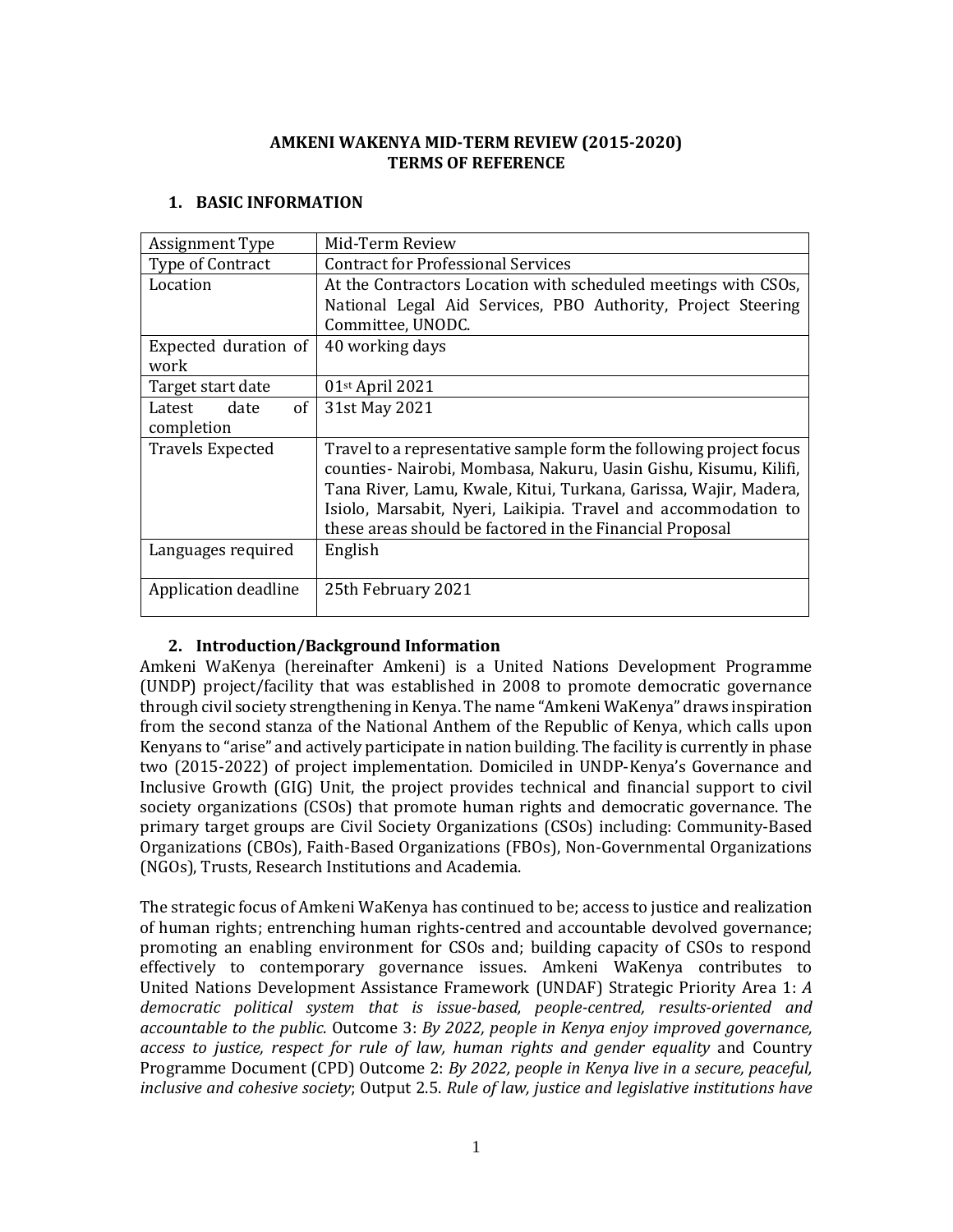### *technical and financial capacities to deliver normative inclusive, accountable, equitable services of the programme.*

During the second phase of implementation, Amkeni WaKenya has attracted over \$11million from Embassy of Japan (EoJ), Embassy of the Kingdom of the Netherlands (EKN), The European Union (EU) and UNDP. The EoJ supported projects in Kwale and Turkana counties whose overall goal was to strengthen participation of youth and women in the devolved governance functions. In 2021 EoJ is supporting CSOs in "an Inclusive and Multi-Sectoral Response to COVID-19 and Addressing its Socio-Economic Impact in Kenya". Embassy of Netherlands in Kenya (EKN) has been supporting human rights promotion projects in nine counties1. EKN has also supported strengthening of enabling environment for civil society, through institutional development of the NGO Board, promotion of self-regulation initiatives and capacity development for CSOs.

With support from the EU, Amkeni is implementing the Programme for Legal Empowerment and Aid Delivery in Kenya (PLEAD). This intervention is supporting non-state actorsincluding CSOs, paralegals, lawyers' associations and universities- to continue providing legal aid and assistance to poor and often-marginalized communities in 12 urban and rural counties2. In addition to hosting the Amkeni WaKenya facility, UNDP funded CSOs to support locally- driven and inclusive dialogues for promoting credible and peaceful elections in 2017. The project supported 16 CSOs to implement interventions across 30 Hotspots Counties which had previously been identified by the Ministry of Interior and Coordination of the National Government. UNDP had also previously supported a short-term anti-corruption research and advocacy project targeting the health sector in 2016.

Besides, Amkeni WaKenya has provided a platform for supporting CSO-targeted interventions that are implemented within the framework of integrated programming at the UNDP Kenya Country Office (KCO). For instance, in 2017, Amkeni WaKenya supported CSOs to conduct voter and peacebuilding education as part of UNDP KCO programming on conflict prevention during the 2017 elections. In 2020, Amkeni provided grants to CSOs to implemented various COVID-19 interventions as part of UNDP KCO response strategic framework.

#### **3. Purpose of the Mid -Term Evaluation**

UNDP-Amkeni WaKenya proposes to undertake a mid –term evaluation of the current project for the period between January 2015 to December 2020. The evaluation will provide an overall assessment of progress and achievements made against planned results as well as assess and document challenges and lessons learnt over the past six years of the project implementation. The evaluation will also focus on significant developments that have taken place in the programming environment which includes the post 2015 agenda, the Sustainable Development Goals (SGDs) and ongoing UN reforms such as the delinking on the UN coordination function from UNDP, among others. The evaluation will identify and assess the results and lessons learnt from the key initiatives implemented under PLEAD, EKN, UNDP and Embassy of Japan funding as well as providing key strategic recommendations for the design of Phase III of the project.

The expected outcome is the documentation of key lessons learnt and recommendations for course correction as well as amplification of emergent impacts.

<sup>&</sup>lt;sup>1</sup> Kisumu, Murang'a, Laikipia. Nairobi, Tana River, Turkana, Mombasa

 $^2$  Garissa, Isiolo, Kisumu, Lamu, Mandera, Marsabit, Mombasa, Nairobi. Nakuru, Tana River, Uasin Gishu and Wajir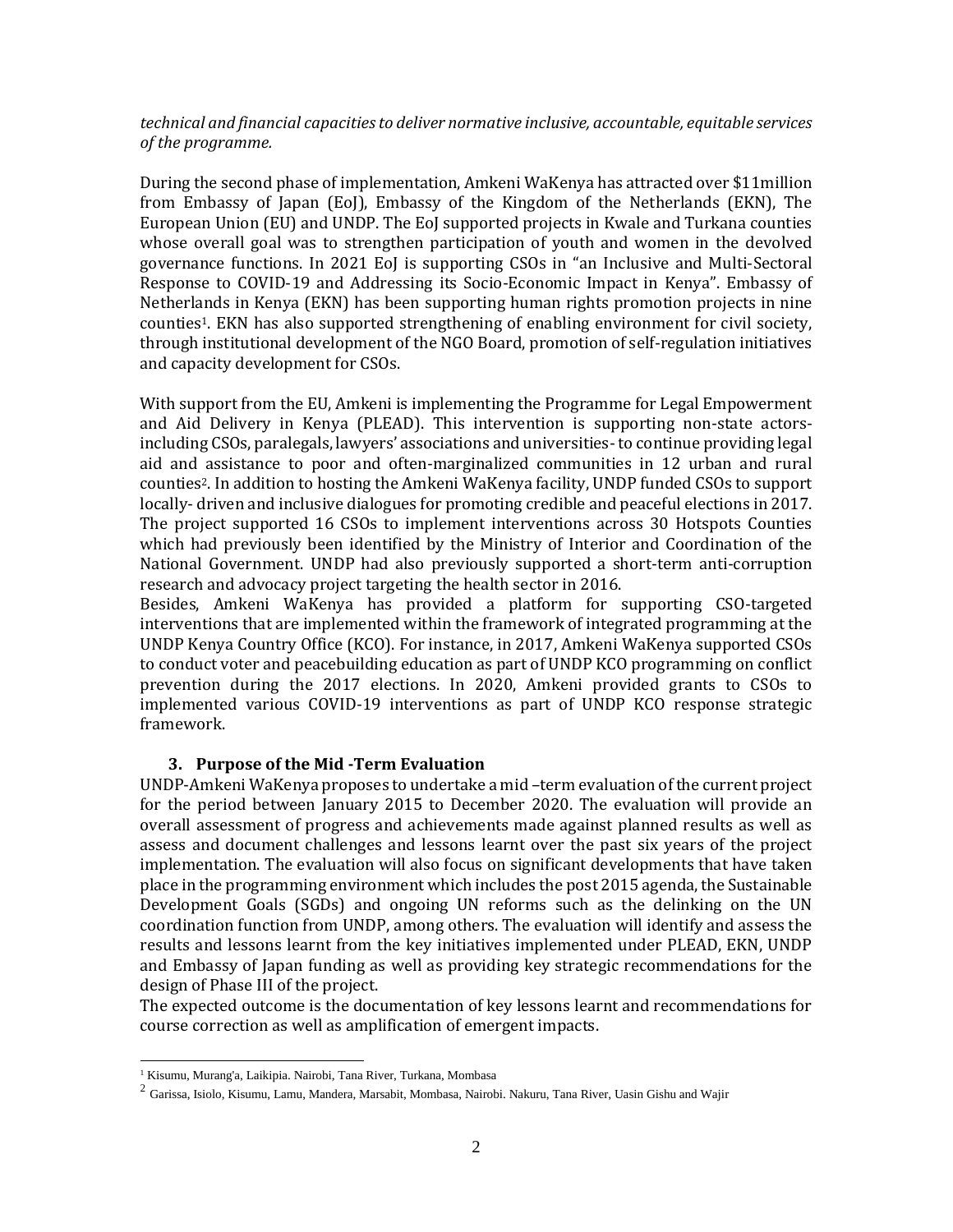# **4. Objectives and scope of the Mid Term Evaluation**

The mid-term evaluation is a joint UNDP/Development partners venture and will be conducted in close collaboration with other UN Agencies and key duty bearers including the National Legal Aid Services and the NGO Coordination Board. The main objective of the evaluation is to assess the extent to which the project objectives have been implemented and results achieved during the period 2015-2020. In specific terms the mid -term evaluation will:

- Assess achievements and progress made against planned results (6 year rolling workplan), as well as assess challenges and lessons learnt over the past six years of the project.
- Assess how the emerging issues not reflected in the current project such as SDGs, environment, adoption of Third Medium Term Plan (MTP-III), COVID-19 and UN reforms among others impact on outcomes and make recommendations and suggestions for future programming to realign the project to these new priorities to achieve greater development impact.
- Assess integration of UNDP programming principles in the Amkeni project interventions-Human Rights-Based Approach to development (HRBA), Leave No One Behind (LNOB), gender equality and women empowerment.
- Assess Amkeni WaKenya contribution to UNDAF: Outcome 1 which aims to ensure that people in Kenya live in a secure, inclusive and cohesive society and more specifically; CPD Output 2.5: Rule of law, justice and legislative institutions have technical and financial capacities to deliver normative inclusive, accountable, equitable services.
- Serve as a comprehensive progress report of the project which will replace the 2014 annual evaluation report.
- Review the project results framework specifically the indicators, baselines and targets assessing how realistic/relevant and measurable they are and make recommendations for improvement while at the same time assessing progress towards achievements of the set targets.
- Review the planning, monitoring, evaluation, learning and reporting system and make suggestions on its improvements.
- Critically examine the relevance, effectiveness, efficiency and coherence in the delivery of the project.
- Assess governance and management arrangements pertinent to the operations and oversight of the project
- Assess the extent to which the current project is compatible with national development priorities (Vision 2030, Medium Term Plan III goals among others).
- Assess achievements/progress towards attainment of results and reflect on how collaboration with UN Agencies has contributed to the project results.
- Reach consensus between the Development Partners and key stakeholders on the suggested strategies for programme implementation, partnerships and resource mobilization.
- Document lessons learnt, draw comparative best practices, challenges and future opportunities, and provide recommendations for improvements or adjustments in strategy, design and/or implementation arrangements which will eventually guide the design of PHASE III of the project.
- Assess the Potential and options of sustainability of the programme.

# **5. Evaluation criteria and Evaluation Questions**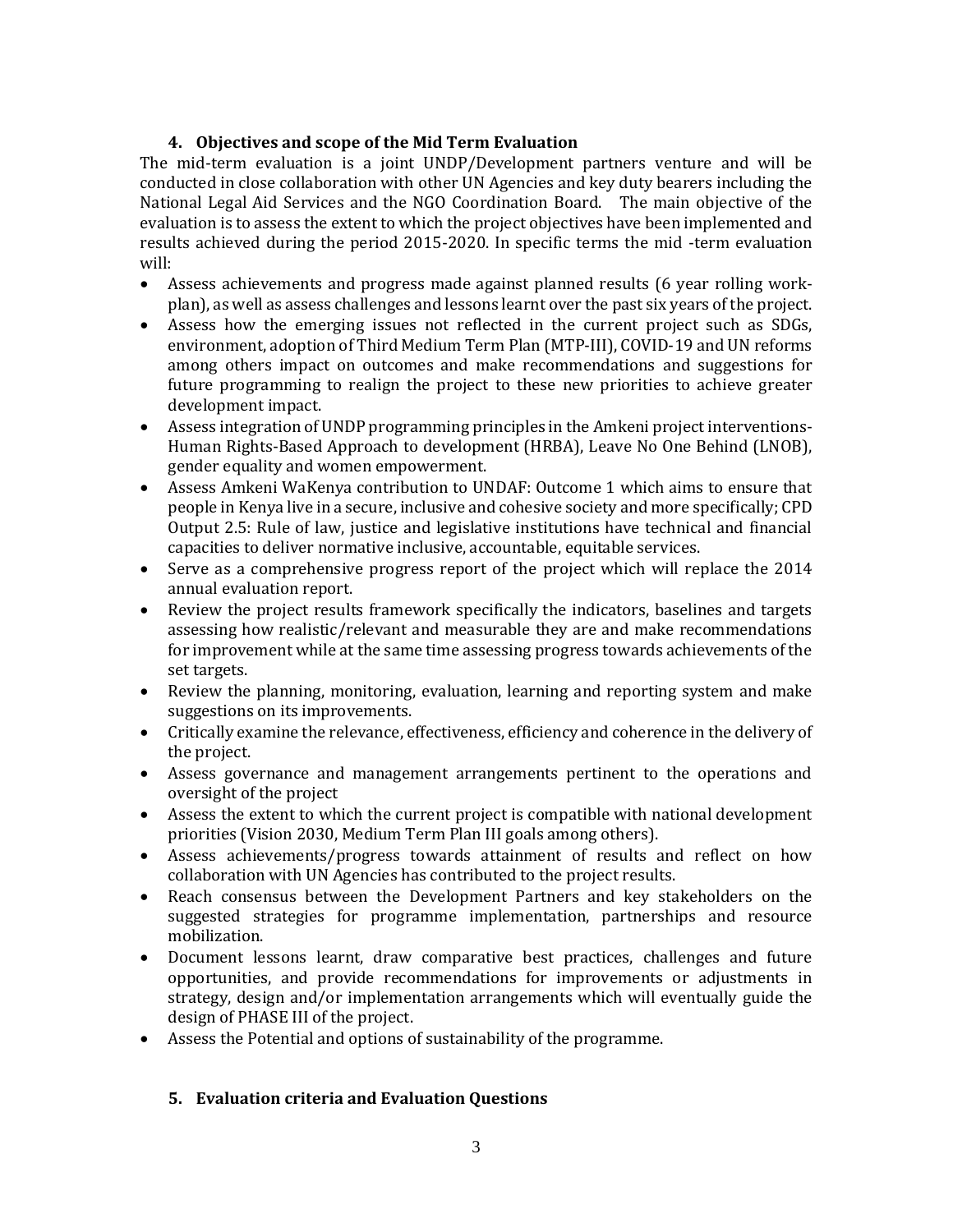The key criteria for the mid-term evaluation are:

- 1. *Relevance*–responsiveness of implementation mechanisms to the rights and capabilities of the rights-holders and duty-bearers of the programme (including national institutions, communities, and the related policy framework).
	- Do the set of project Results address a) the rights of the communities being targeted; b) the relevant sectorial priorities identified at a national level; and therefore, c) the objectives of the MTPIII and Vision 2030? Are the stated project objectives consistent with the requirements of rights-holders, in particular, the requirements of most vulnerable populations?
	- How relevant and appropriate is the project to the devolved levels of Government
	- Are all the target groups appropriately covered by the stated project Results?
	- How has the project contributed to achievement of UNDFA Outcome which aims to ensure that people in Kenya live in a secure, inclusive and cohesive society and more specifically; Output 2.5: Rule of law, justice and legislative institutions have technical and financial capacities to deliver normative inclusive, accountable, equitable services.
	- How has the project aligned with development cooperation strategies and frameworks of the respective development partners contributing to the Amkeni WaKenya basket?
	- Is there a participatory approach in programming?
	- To what extent does the project ensure that gender equality is enjoyed by all especially the most vulnerable women and girls?
	- Are human rights principles adequately addressed throughout the project? To what extent is human rights-based approach applied in programming and planning processes; To what extent is the project strengthening rights-holders' participation and duty-bearer's accountability; ensuring that the most vulnerable populations know, demand and enjoy their human rights and reinforcing capacities of duty bearers to respect, protect and guarantee these rights.
- 2. *Effectiveness* the extent to which specific programme results are being achieved.
	- To what extent has the costed 6 year rolling work-plan contributed to effective implementation of the project?
	- To what extent are outcomes being achieved to date? What is the likelihood of their being achieved by 2022?
	- To what extent have effective partnerships and strategic alliances (e.g. national partners, development partners and other external support agencies) been promoted around the project Outcomes?
- 3. Recommend adjustments, if any, to programme strategies and directions for remainder of the programme. *Efficiency* –Is the implementation mechanism the most cost-effective way of delivering this programme?
	- Have adequate financial resources been mobilised for the project?
	- Is there a discernible common or collaborative funds mobilisation strategy?
	- To what extent have administrative procedures been harmonised?
	- Are there any apparent cost-minimising strategies that should be encouraged?
	- Are the implementation mechanisms (M&E, Resource mobilisation and communications effective in managing the Programme?
	- Progress in establishing the Project Management Unit (PMU) and its functionality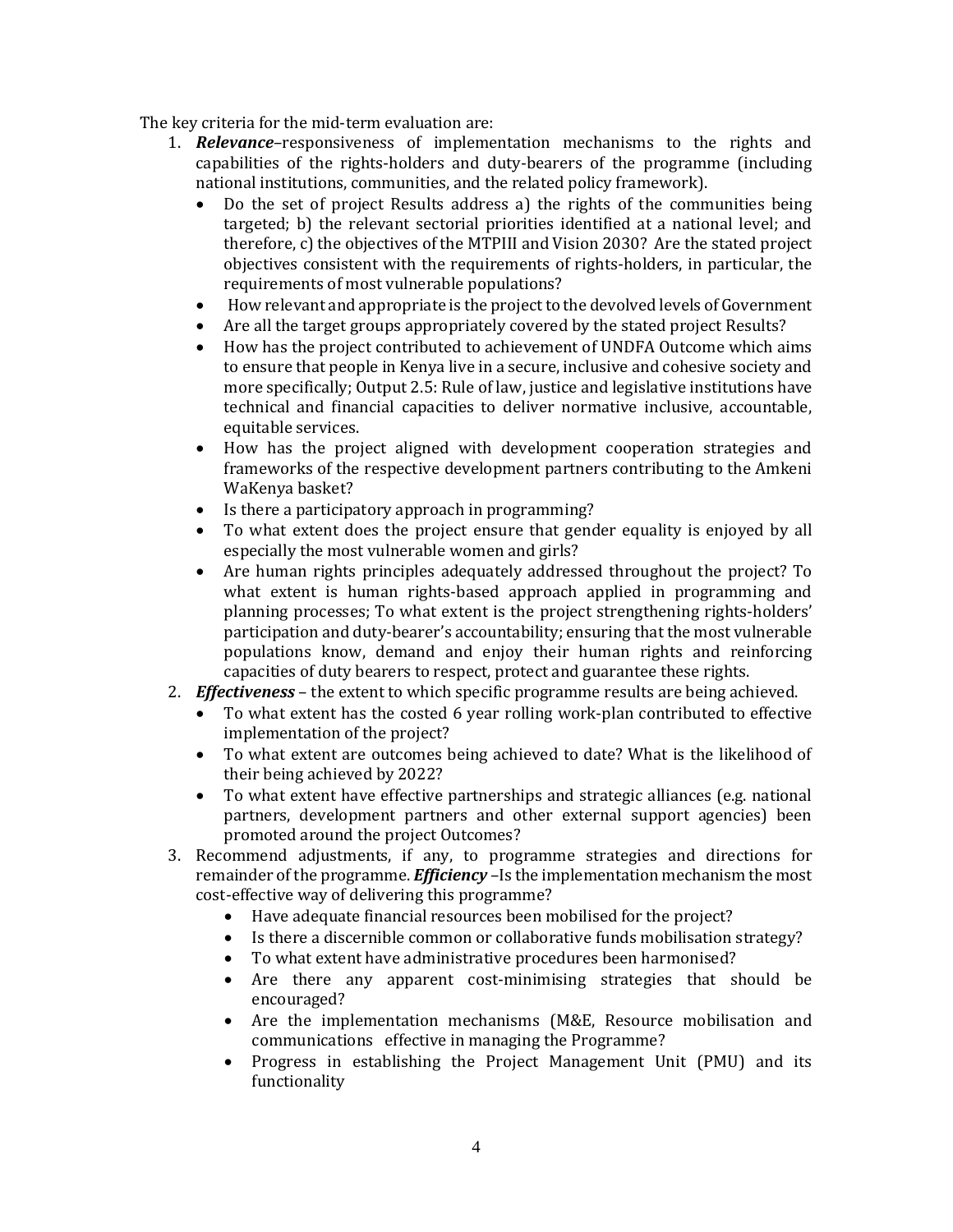- How efficiently resources/inputs (funds, expertise, time, etc.) have been converted to the project results at output level?
- To what extent and in what ways have the comparative advantages of the UNDP been utilized in the national context (including universality, neutrality, voluntary and grant-nature of contributions, multilateralism, and the special mandates of UNDP)?
- Are there any indications of leakages and how effective is use of domestic resources?
- Are there challenges in effective use of resources, given by development partners (DPs) restrictions on funding?
- *Sustainability*  the extent to which these implementation mechanisms can be sustained over time. Suggestions that can be made on further activities to improve sustainability of the programme. How have the CSOs embedded sustainability in their respective projects?
- 4. *Design* **and** *focus* of the project, the quality of the formulation of results at different levels, i.e. the results chain:
	- To what extent is the current project designed as a results-oriented, coherent and focused framework?
	- To what extent are the indicators and targets relevant, realistic and measurable? Are the indicators in line with the Sustainable Development Goals (SDGs) and what changes need to be done? Are the baselines up to date or do they need adjusting?
	- Are expected outcomes realistic given the project timeframe and resources?
	- To what extent and in what ways have risks and assumptions been addressed in the project design?
	- Is the distribution of roles and responsibilities among the different partners well defined, facilitated in the achievement of results and have the arrangements been respected in the course of implementation?
	- Has the project responded to the challenges of national capacity development and do they promote ownership of programmes by the national/county partners?
	- To what extent have human rights principles and standards been reflected or promoted in the project? To what extent and in what ways has a human rights approach been reflected as one possible method for integrating human rights concerns into the project?
	- To what extent and in what ways are the concepts of gender equity and equality and other cross-cutting issues reflected in programming? Were specific goals and targets set? Was there effort to produce sex disaggregated data and indicators to assess progress in gender equity and equality? To what extent and how is special attention given to girls' and women's rights and empowerment? What needs to be done to further integrate these dimensions?
- 5. *Impact:* To the extent possible, assess the *impact* of project on the lives of the beneficiaries, i.e. determine whether there is any major change in the project indicators that can reasonably be attributed to or be associated with the project, notably in the realization of goals in the applicable frameworks of development cooperation (PLEAD, UNDAF, CPD, SDG 16).

## **6. Methods and process**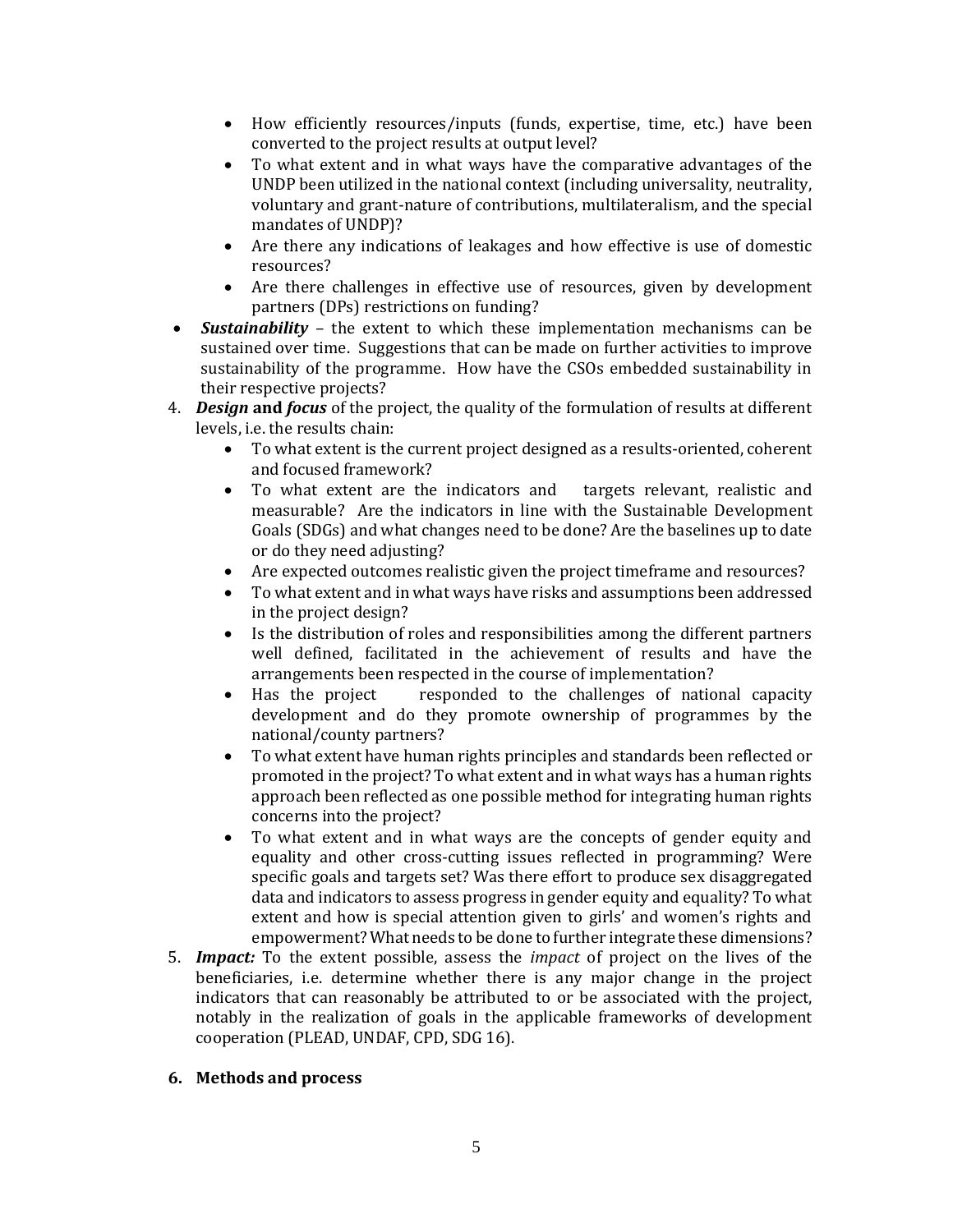The evaluation will be an external, transparent, participatory, and interactive learning exercise, employing both quantitative and qualitative methods which should be completed within a timeframe of two months. It will take place from **01 April 2021 to 31 May 2021** and will build on the previous final evaluation of PHASE I and 2017 baseline survey. The Evaluation will be commissioned and managed by UNDP. The evaluation will also involve stakeholders such as United Nations Office On Drugs and Crime (UNODC), National Legal Aid Service, NGO coordination as well as CSOs. Stakeholder participation is essential and will be sought from the beginning of the process through a series of meetings and possibly through the organisation of a project evaluation workshop that will take place towards the end of the evaluation. The purpose of the workshop will be to validate and refine findings, conclusions and recommendations of the evaluation.

To determine the scope of the evaluation, UNDP and the Development Partners and key stakeholders will initiate the evaluation process by assessing how the project can be evaluated in a reliable and credible manner given the data and resources. This assessment will include a review of the documentation available on the project design and implementation process. Mixed method using both qualitative and quantitative approaches will be used.

### **7. Management and organisation**

The project evaluation will be commissioned and overseen by the UNDP. Amkeni PMU will have the responsibility to provide oversight and direction to the evaluation.

An external Consultancy firm will be procured competitively with mutual agreement from the Development Partners to conduct the evaluation.

#### **8. Deliverables**

The duration of the assignment is 40 days including the writing of the Report.

| <b>Deliverable</b>                                                                                    | <b>Timeframe</b>         | <b>Responsible Party</b>                       |
|-------------------------------------------------------------------------------------------------------|--------------------------|------------------------------------------------|
| Initial briefing                                                                                      | One day                  | Amkeni team                                    |
| Desk review, Survey design & methodology<br>and detailed work plan, and access to<br>relevant reports | Five (5) days            | Lead Consultant<br>Survey team                 |
| Presentation of Inception Report, sampling<br>framework and survey tools                              | (One day)                | Lead Consultant<br>Survey team                 |
| Consultations, meetings as well as field<br>work and analysis and synthesis of the<br>findings        | Eighteen<br>(18)<br>days | Lead Consultant,<br>Survey team<br>Amkeni team |
| Preparation of draft midterm evaluation<br>report and share the draft Report with<br>Amkeni           | (Eight -8-days)          | Lead Consultant,<br>Survey team                |
| Presentation of draft midterm report to<br>Amkeni, PSC, Development partners, UNDP                    | (One day)                | Lead Consultant,<br>Survey team                |
| Feed-back by the Amkeni, PSC, DP and<br>other stakeholders                                            | (two days)               | Amkeni team                                    |
| Finalization of Midterm evaluation report<br>incorporating additions and comments                     | (Three days)             | Lead Consultant,<br>Survey team                |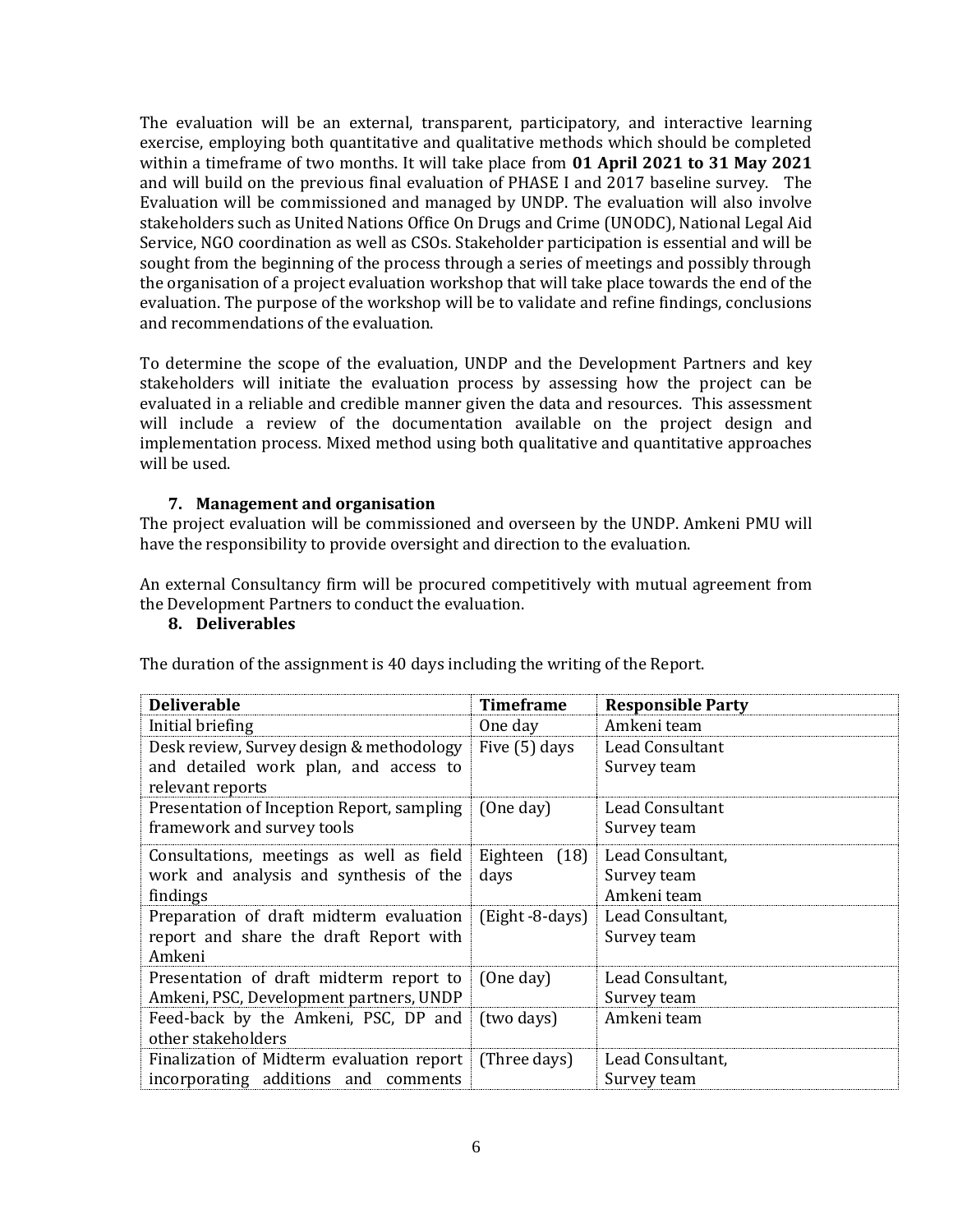| provided by the Amkeni team and the<br>stakeholders |                 |
|-----------------------------------------------------|-----------------|
| Submission of the Midterm evaluation (One day)      | Lead Consultant |
| report to Amkeni Wakenya                            | Survey team     |

#### **9. Payment schedule**

| <b>Deliverable</b>                               | <b>Duration</b> | Percentage |
|--------------------------------------------------|-----------------|------------|
| Inception report                                 | 10 days         | 20%        |
| Data collection tools and raw data sets          | 20 days         | 20%        |
| Draft report                                     | 10 days         | 30%        |
| Final report and dissemination presentation deck | 20 days         | 30%        |

#### **10. Qualifications of the Firm**

The minimum qualification for firms applying for this assignment will include:

- 1. **At least 5 years'** proven experience in conducting baseline, mid-term and end-term evaluations of projects dealing with human rights, access to justice, governance, democracy, or related fields.
- 2. Experience working with the United Nations, International Organizations, bilateral and multilateral development partners.
- 3. Demonstrable experience in engagement with local communities and indigenous peoples.
- 4. Demonstrable experience working with National Government institutions, county governments, civil society institutions and the private sector at national and subnational level.

The firm shall put together a team of three experts comprising the Democracy and Governance Expert who will double up as the **Evaluation Team Leader, Cross-cutting Issues Expert (gender, youth, marginalized, environment, etc) and an Evaluation expert** to support the evaluation. The Team Leader will have overall responsibility for the quality and timely submission of all deliverables including the final MTE Report. Specifically, the Lead Consultant will perform the following tasks:

- Lead and manage the mid-term evaluation team.
- Coordinate the study ensuring quality and responsiveness to the ToR.
- Design the detailed mid-term evaluation plan, methodology and survey instruments.
- Ensure efficient division of tasks between the members of the MTE team.
- **Draft and communicate the evaluation report to Amkeni WaKenya PMU, Portfolio Analyst** and UNDP management.
- Presentation of the draft report to stakeholders, capturing and incorporating stakeholder feedback into the final report; and
- Submission of a Final Mid-Term Evaluation Report containing as a minimum:
	- I. Title
	- II. Table of contents
	- III. List of acronyms and abbreviations
	- IV. Executive summary
	- V. Introduction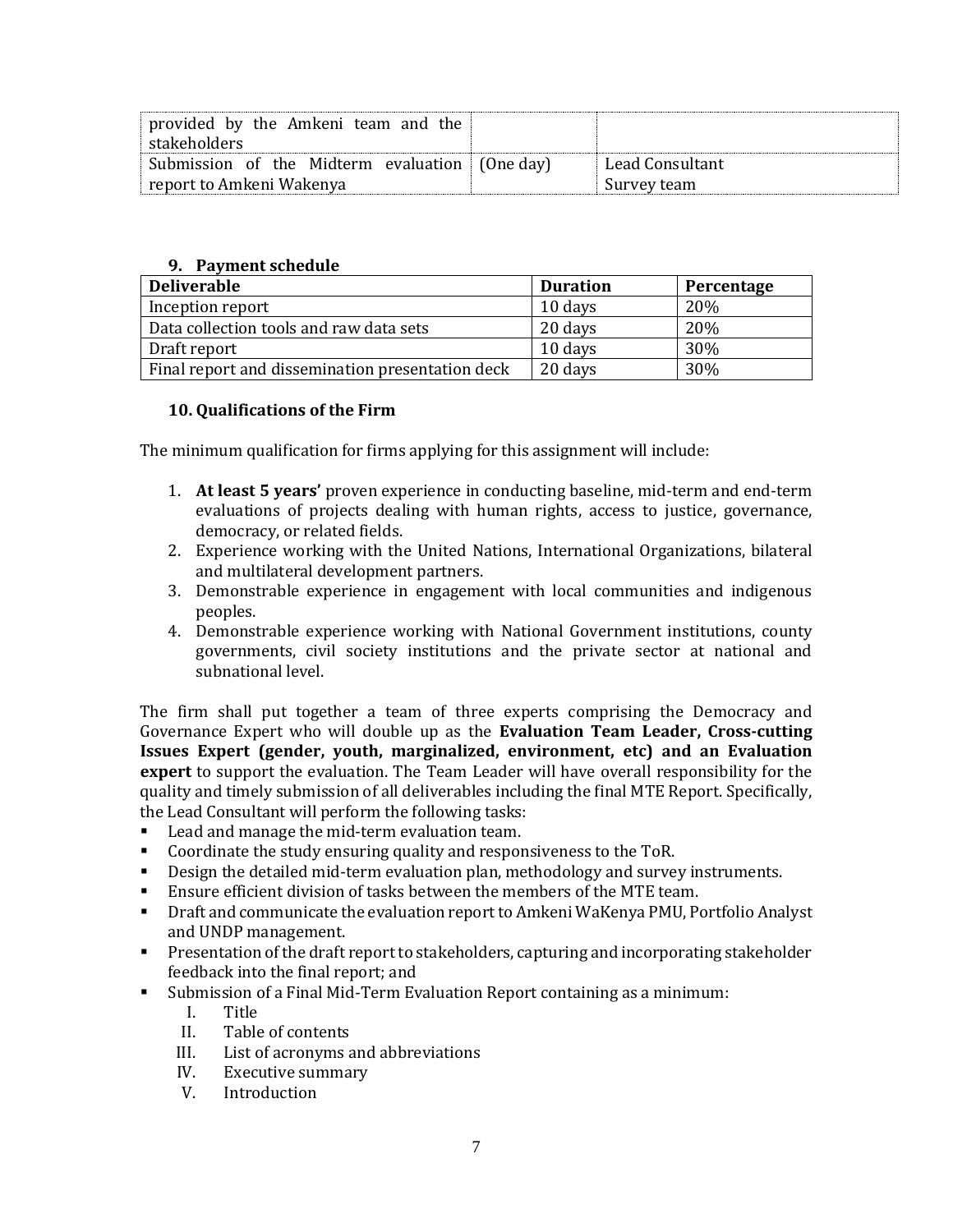- VI. Description of the intervention
- VII. Evaluation scope and objectives
- VIII. Evaluation approach and methods
- IX. Data analysis
- X. Findings and conclusions
- XI. Recommendations
- XII. Lessons learned
- XIII. Annexes

### 11. **Qualifications for the Evaluation Lead and Democracy and Governance Expert**

- At least a Master's degree in a relevant field: such as law, political science, government, economics, public administration, public policy, or other related social science.
- **At least 7 years'** experience in coordinating monitoring, evaluation assignments, developing monitoring and evaluation systems, or research.
- An in-depth knowledge of results-based management, national planning and results accountability systems, monitoring and evaluation, knowledge management or related fields.
- **5 years**' experience working with the United Nations, National or County government institutions, international non-governmental organizations, bilateral or multilateral development partners.
- Professional expertise in areas of **Rule of Law, Human Rights, Access to justice, Democracy and Governance.**
- Experience leading teams to conduct large scale evaluations.
- Demonstrated analytical, communication and report writing skills.
- Demonstrate knowledge of and ability to apply theoretical knowledge in the design, management and evaluation of complex multidisciplinary projects supported by multiple development partners.
- Demonstrated experience with cross-sector application of UN programs is desirable.
- Fluency in written and spoken English and Swahili.

## **12. Qualifications for the Cross-cutting Issues Expert**

- At least a Master's degree in Gender and Development, Environment, International Development, Public Policy.
- A senior expert with at **least 7 years'** experience in International Development.
- Demonstrated expertise in evaluating and programming in relation to cross-cutting issues in Kenya, particularly concerning Gender, the Environment, Governance and Human Rights;
- Experience with programming, including at policy/strategy levels, and Project Cycle Management (essential);
- Experience working with United Nations, Bilateral and Multi-lateral partners;

## **13. Qualifications for the M&E Expert**

- A Master's degree in Project Planning Design and Management, Monitoring and evaluation, Strategic Management, Results-Based Management, Statistics, or related disciplines.
- Proven knowledge and experience **(7 years)** in implementation of monitoring and evaluation systems and methodologies in the field of international development, through use of quantitative, qualitative and mixed-methods evaluations;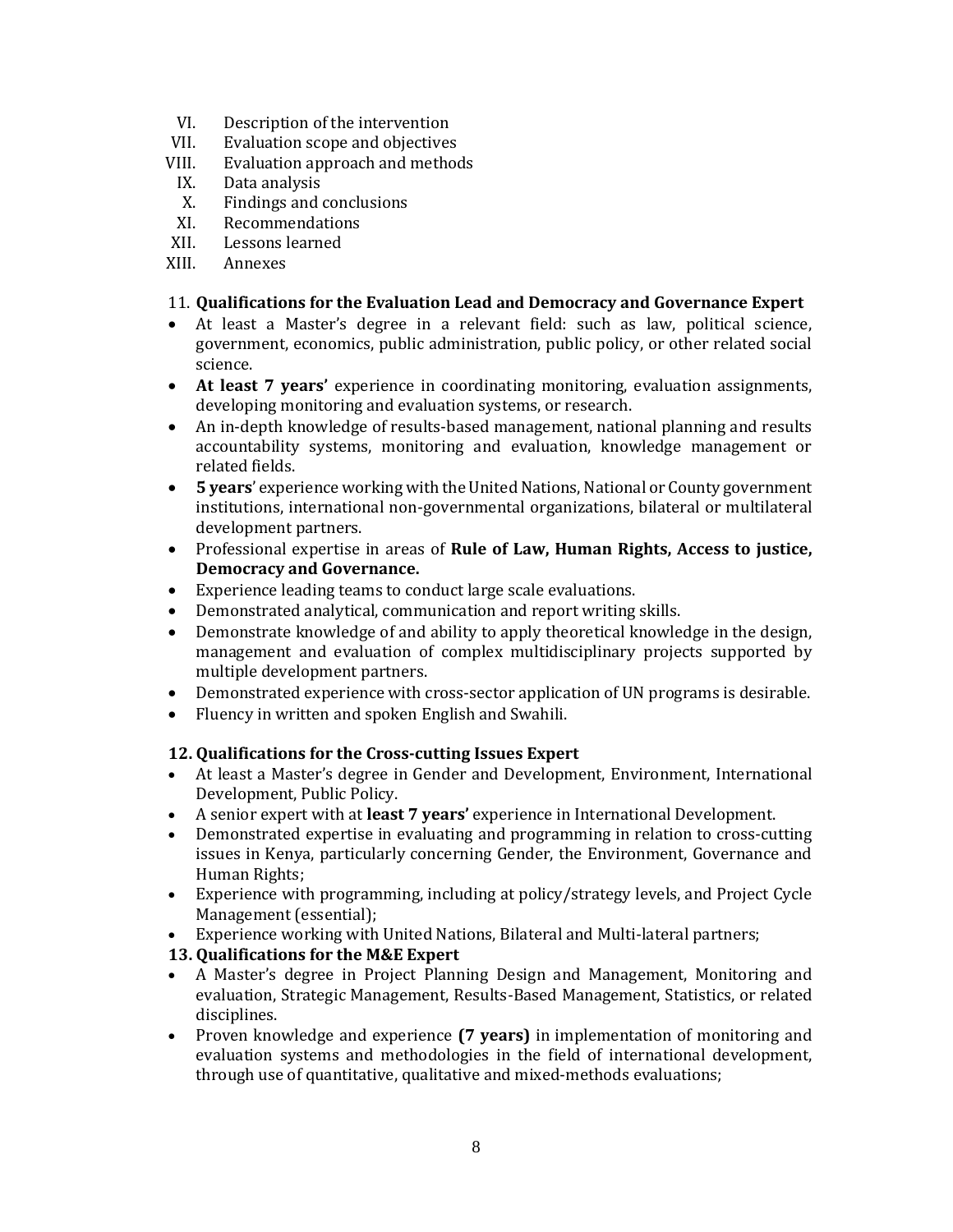- At least **seven (7) years** of providing evaluation services and executing M&E activities—which includes conducting evaluations for UN
- Strong project management experience, from conception to completion;
- Experience in developing monitoring tools, including baseline data collection, questionnaire formation, data analysis and interpretations.
- Prior experience in working with UN counterparts.
- Strong organizational, writing, research, quantitative, and interpersonal skills.
- Strong analytical thinking, attention to detail, timeliness, and work ethic.
- Ability to work as part of a team, prioritize and multi-task under tight deadlines.

## **14. Financial Proposal**

The financial proposal should indicate how much the entire assignment will cost in terms of professional fee, reimbursable costs, and field travel to the selected (Busia, Garissa, Isiolo, Kisumu, Lamu, Mandera, Marsabit, Mombasa, Murang'a, Laikipia, Nairobi, Nakuru, Tana River, Turkana, Uasin-Gishu and Wajir) counties (transport, accommodation etc) as specified above.

# **15. Logistics/ Field expenses**

The firm is required to quote for all expenses for field travel to the selected counties (transport, accommodation etc). as specified above.

## **16. Monitoring and Progress Control**

The team will have reporting requirements to the Amkeni WaKenya Project Management unit with daily supervision by the Monitoring and Evaluation Specialist.

# **17. Mid-Term Evaluation Ethics**

This mid-term evaluation will be guided by the principles outlined in the UNDP evaluation policy and UNEG 'Ethical Guidelines for Evaluation'. The evaluation shall be independent, impartial and rigorous. It is expected to contribute to knowledge development, learning and accountability. hence the evaluation team and the data collection assistants will uphold the highest standards of ethics and professionalism.

The evaluation team will comply to the following ethical considerations:

- 1. To avoid conflict of interest and undue pressure, evaluators need to be independent, implying that members of an Evaluation Team must not have been directly responsible for the policy/programming-setting, design, or overall management of the subject of evaluation, nor expect to be in the near future. Evaluators must have no vested interest and have the full freedom to conduct impartially their evaluative work, without potential negative effects on their career development. They must be able to express their opinion in a free manner.
- 2. Should protect the anonymity and confidentiality of individual participants. They should provide maximum notice, minimize demands on time, and respect people's right not to engage. Evaluators must respect people's right to provide information in confidence and must ensure that sensitive information cannot be traced to its source.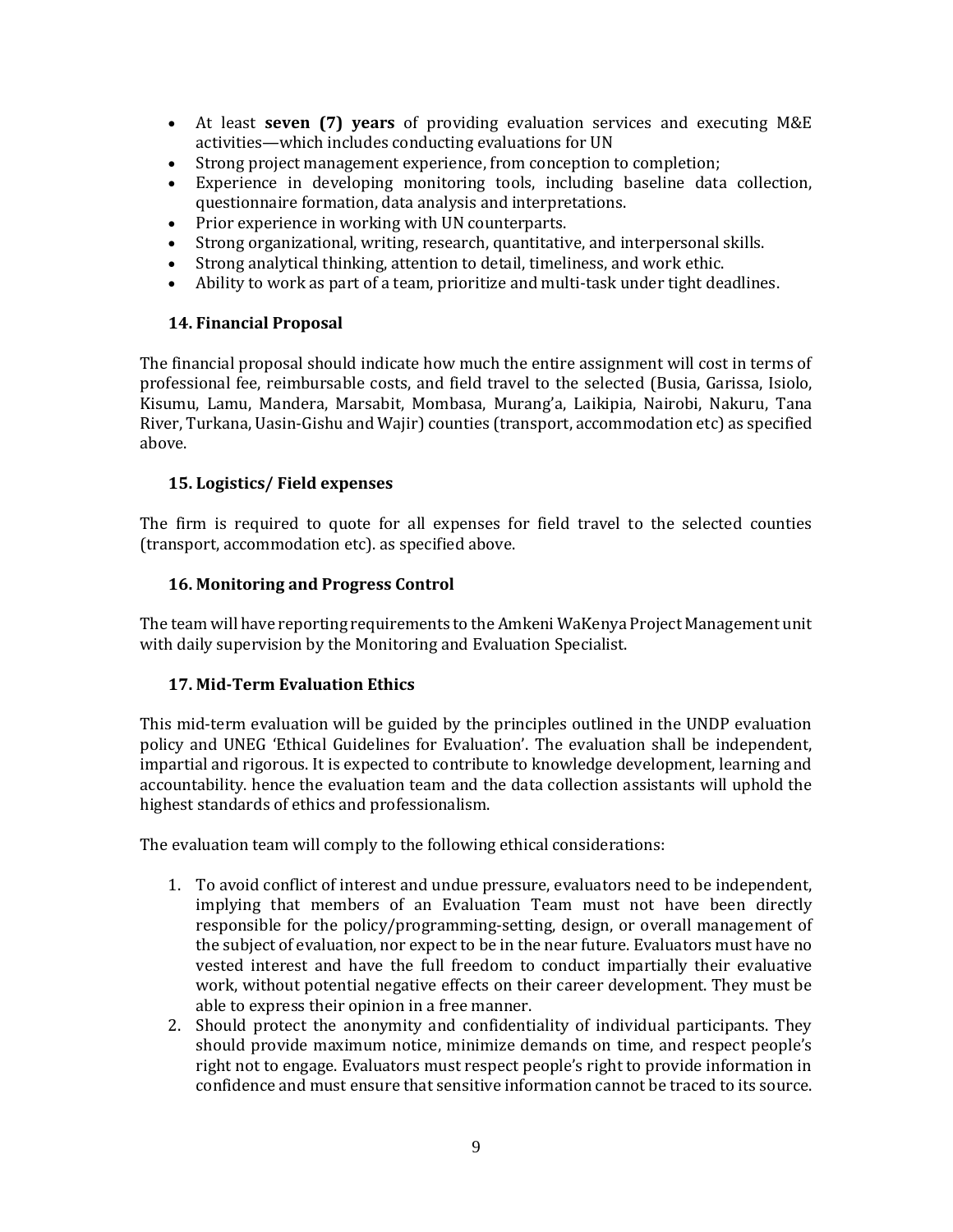Evaluators are not expected to evaluate individuals (not targeted at persons) and must balance an evaluation of management functions with this general principle.

- 3. Evaluations sometimes uncover evidence of wrongdoing. Such cases must be reported discreetly to the appropriate investigative body.
- 4. Should be sensitive to beliefs, manners and customs and act with integrity and honesty in their relations with all stakeholders. In line with the UN Universal Declaration of Human Rights, evaluators must be sensitive to and address issues of discrimination and gender equality.
- 5. They should avoid offending the dignity and self-respect of those persons with whom they come in contact in the course of the evaluation. Knowing that the evaluation might negatively affect the interests of some stakeholders, evaluators should conduct the evaluation and communicate its purpose and results in a way that clearly respects the stakeholders' dignity and self-worth.
- 6. They are responsible for the clear, accurate and fair writing and/or oral presentation of study limitations, evidence-based findings, conclusions, recommendations and lessons learned.

| <b>Summary of Technical Proposal</b><br><b>Evaluation Forms</b> |                                                                                                                                                                                                                                  | <b>Score</b> | <b>Points</b>     | <b>Company / Other Entity</b> |          |                                       |   |   |  |
|-----------------------------------------------------------------|----------------------------------------------------------------------------------------------------------------------------------------------------------------------------------------------------------------------------------|--------------|-------------------|-------------------------------|----------|---------------------------------------|---|---|--|
|                                                                 |                                                                                                                                                                                                                                  | Weight       | <b>Obtainable</b> | $\mathbf{A}$                  | $\bf{B}$ | $\mathbf C$<br>D<br>$\mathsf{C}$<br>D | E |   |  |
| 1.                                                              | of<br>Firm<br>Expertise<br>Organization<br>submitting<br>Proposal                                                                                                                                                                | 30%          | 30                |                               |          |                                       |   |   |  |
| 2.                                                              | Work<br>Plan<br>Proposed<br>and<br>Approach                                                                                                                                                                                      | 40%          | 40                |                               |          |                                       |   |   |  |
| 3.                                                              | Evaluation<br>Lead<br>and<br>Democracy and Governance<br>Expert                                                                                                                                                                  | 10%          | 10                |                               |          |                                       |   |   |  |
| 4.                                                              | cross-cutting issues expert                                                                                                                                                                                                      | 10%          | 10                |                               |          |                                       |   |   |  |
| 5.                                                              | <b>M&amp;E</b> Expert                                                                                                                                                                                                            | 10%          | 10                |                               |          |                                       |   |   |  |
|                                                                 | Total                                                                                                                                                                                                                            |              | 100               |                               |          |                                       |   |   |  |
|                                                                 | <b>Technical Proposal Evaluation</b>                                                                                                                                                                                             |              | Points            | Company / Other Entity        |          |                                       |   |   |  |
| Form 1                                                          |                                                                                                                                                                                                                                  |              | obtainable        | $\overline{A}$                | B        |                                       |   | E |  |
|                                                                 | Expertise of firm / organization submitting proposal                                                                                                                                                                             |              |                   |                               |          |                                       |   |   |  |
| 1.1                                                             | At least 5 years' experience in conducting<br>baseline, mid-term or end-term evaluations<br>of projects dealing with, human rights and<br>access to justice or related fields.                                                   |              | $\overline{7}$    |                               |          |                                       |   |   |  |
| 1.2                                                             | General Organizational Capability which is<br>likely to affect implementation (i.e. loose<br>consortium, holding company or one firm,<br>size of the firm / organization, strength of<br>project management support e.g. project |              | 7                 |                               |          |                                       |   |   |  |

## **18. Technical Evaluation Criteria**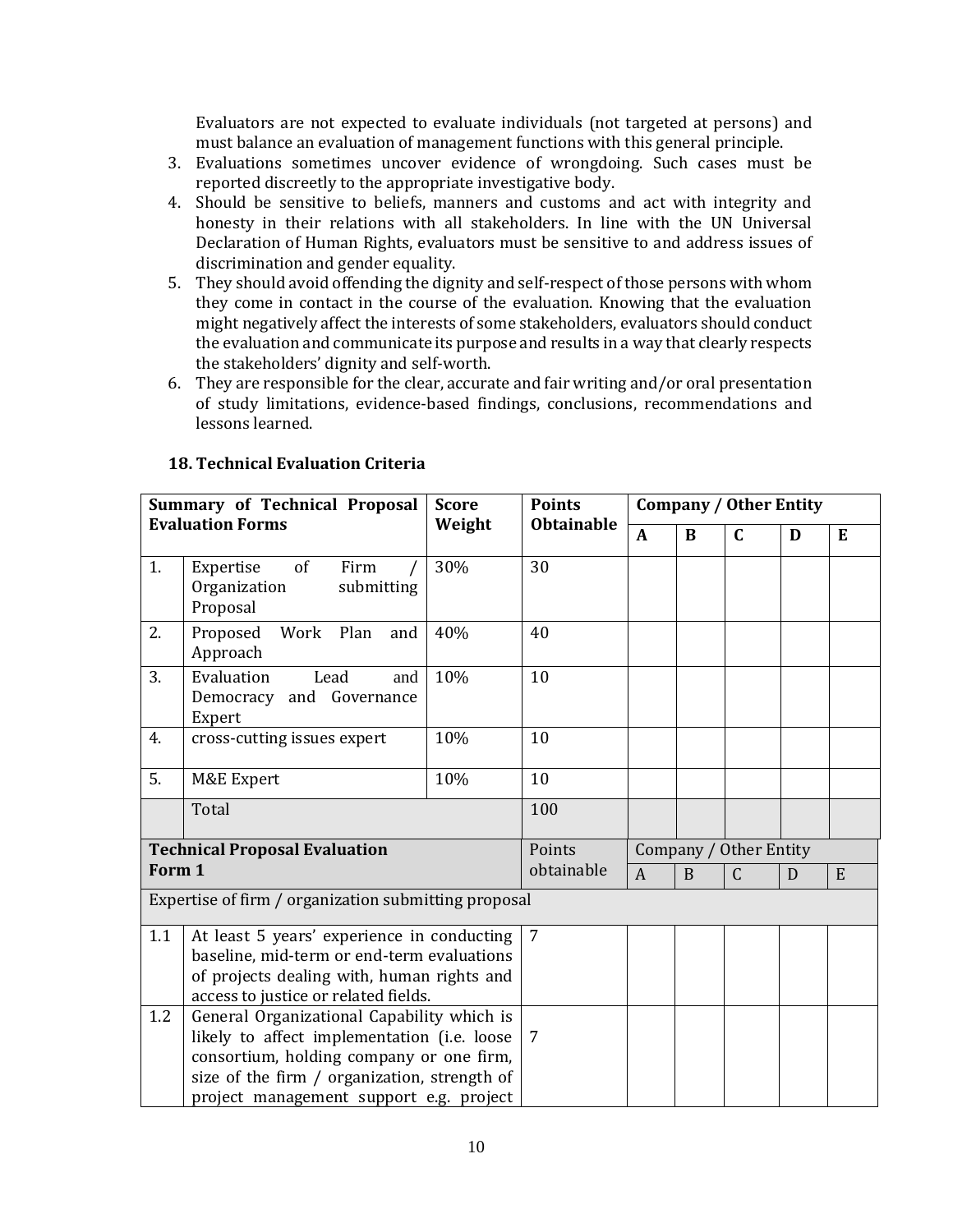|     | financing capacity and project management<br>controls)                                                                                                                                                            |                 |  |  |  |
|-----|-------------------------------------------------------------------------------------------------------------------------------------------------------------------------------------------------------------------|-----------------|--|--|--|
| 1.3 | Extent to which any work would be<br>subcontracted (subcontracting carries<br>additional risks which may affect project<br>implementation, but properly done it offers<br>a chance to access specialized skills). | 6               |  |  |  |
| 1.4 | Experience working with National<br>Government institutions, county<br>governments, civil society institutions and<br>the private sector at national and<br>subnational level                                     | $\overline{5}$  |  |  |  |
| 1.5 | Experience working with the United Nations<br>or any other reputable international NGO,<br>bilateral of multilateral development<br>partners in developing countries, especially<br>in Sub Saharan Africa         | $5\overline{5}$ |  |  |  |
|     | Total part 1                                                                                                                                                                                                      | 30              |  |  |  |

| <b>Technical Proposal Evaluation</b> |                                                                                                                                                               | Points         | Company / Other Entity |   |  |  |   |
|--------------------------------------|---------------------------------------------------------------------------------------------------------------------------------------------------------------|----------------|------------------------|---|--|--|---|
| Form 2                               |                                                                                                                                                               | Obtainable     | A                      | B |  |  | E |
|                                      | <b>Proposed Work Plan and Approach</b>                                                                                                                        |                |                        |   |  |  |   |
| 2.1                                  | Is the scope of task well defined and does it<br>correspond to the TOR?                                                                                       | 10             |                        |   |  |  |   |
| 2.3                                  | Are the different components of the project<br>adequately weighted relative to<br>one<br>another?                                                             | 8              |                        |   |  |  |   |
| 2.5                                  | Is the conceptual framework adopted<br>appropriate for the task?                                                                                              | 7              |                        |   |  |  |   |
| 2.7                                  | Is the proposed approach and methodology<br>appropriate to the assignment and practical<br>in the prevailing project circumstances?                           | $\overline{5}$ |                        |   |  |  |   |
| 2.8                                  | Is the proposed assignment action plan<br>pragmatic enough to enable finalizing of this<br>task in a timely manner?                                           | 5              |                        |   |  |  |   |
| 2.9                                  | Is the presentation clear and is the sequence<br>of activities and the planning logical, realistic<br>and promise efficient implementation to the<br>project? | 5              |                        |   |  |  |   |
|                                      | <b>Total Part 2</b>                                                                                                                                           | 40             |                        |   |  |  |   |

| <b>Technical Proposal Evaluation</b>                                               | <b>Points</b> | Company / Other Entity |  |  |  |
|------------------------------------------------------------------------------------|---------------|------------------------|--|--|--|
| Form 3                                                                             | Obtainable    |                        |  |  |  |
| Evaluation Lead and Democracy<br>3.1<br>and $\vert$ 10<br><b>Governance Expert</b> |               |                        |  |  |  |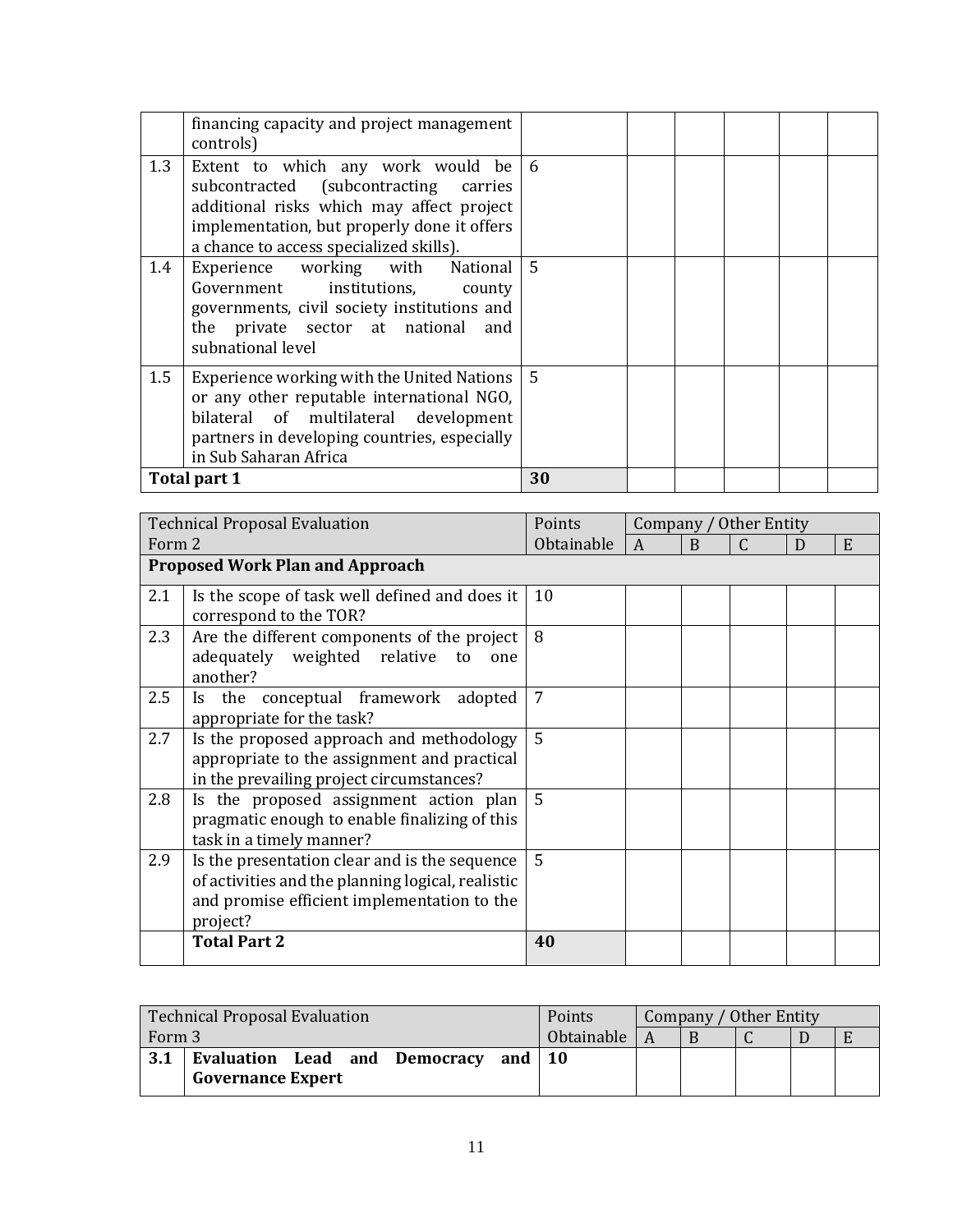|        | <b>Technical Proposal Evaluation</b>                          | Points         |                  | Company / Other Entity |              |   |   |
|--------|---------------------------------------------------------------|----------------|------------------|------------------------|--------------|---|---|
| Form 3 |                                                               | Obtainable     | $\boldsymbol{A}$ | B                      | $\mathsf{C}$ | D | E |
|        | Master's degree in a relevant field: such as law,             | $\overline{2}$ |                  |                        |              |   |   |
|        | political science, government, economics,                     |                |                  |                        |              |   |   |
|        | public administration, public policy, or other                |                |                  |                        |              |   |   |
|        | related social science.                                       |                |                  |                        |              |   |   |
|        | At least 7 years' experience in coordinating                  | 2              |                  |                        |              |   |   |
|        | evaluation<br>monitoring,<br>assignments,                     |                |                  |                        |              |   |   |
|        | developing<br>monitoring and<br>evaluation                    |                |                  |                        |              |   |   |
|        | systems, or research.                                         |                |                  |                        |              |   |   |
|        | An in-depth knowledge of results-based                        | 2              |                  |                        |              |   |   |
|        | management, national planning and results                     |                |                  |                        |              |   |   |
|        | accountability systems, monitoring<br>and                     |                |                  |                        |              |   |   |
|        | evaluation, knowledge management or related                   |                |                  |                        |              |   |   |
|        | fields.                                                       |                |                  |                        |              |   |   |
|        | 5 Years' experience working with the United                   | 2              |                  |                        |              |   |   |
|        | Nations, national or county government                        |                |                  |                        |              |   |   |
|        | institutions, international non-governmental                  |                |                  |                        |              |   |   |
|        | organizations,<br>bilateral<br>multilateral<br>or             |                |                  |                        |              |   |   |
|        | development partners.                                         |                |                  |                        |              |   |   |
|        | Professional expertise in areas of Rule of Law,               | 2              |                  |                        |              |   |   |
|        | Human Rights, Access to justice, Democracy                    |                |                  |                        |              |   |   |
|        | and Governance.                                               |                |                  |                        |              |   |   |
|        | <b>Total for Team Leader</b>                                  | 10             |                  |                        |              |   |   |
| 3.2    | <b>Cross-cutting issues expert</b>                            |                |                  |                        |              |   |   |
|        | Master's degree in Gender and Development,                    | $\overline{2}$ |                  |                        |              |   |   |
|        | Environment, International Development,                       |                |                  |                        |              |   |   |
|        | Public Policy.                                                |                |                  |                        |              |   |   |
|        | $\overline{7}$<br>years'<br>experience<br>International<br>in | $\overline{2}$ |                  |                        |              |   |   |
|        | Development.                                                  |                |                  |                        |              |   |   |
|        | Demonstrated expertise in analysing and                       | 2              |                  |                        |              |   |   |
|        | programming in relation to cross-cutting                      |                |                  |                        |              |   |   |
|        | issues in Kenya, particularly concerning                      |                |                  |                        |              |   |   |
|        | Gender, the Environment, Governance and                       |                |                  |                        |              |   |   |
|        | Human Rights                                                  |                |                  |                        |              |   |   |
|        | Experience with programming, including at                     | 2              |                  |                        |              |   |   |
|        | policy/strategy levels, and Project Cycle                     |                |                  |                        |              |   |   |
|        | Management (essential);                                       |                |                  |                        |              |   |   |
|        | Experience working with United Nations,                       | 2              |                  |                        |              |   |   |
|        | <b>Bilateral and Multi-lateral partners</b>                   |                |                  |                        |              |   |   |
|        | <b>Total for Cross-cutting issues expert</b>                  | 10             |                  |                        |              |   |   |
| 3.3    | <b>Qualifications of M&amp;E Expert</b>                       |                |                  |                        |              |   |   |
|        | Master's degree in Project Planning Design and                | 2              |                  |                        |              |   |   |
|        | Management,<br>Monitoring<br>and evaluation,                  |                |                  |                        |              |   |   |
|        | Strategic<br>Management,<br>Results-Based                     |                |                  |                        |              |   |   |
|        | Management, Statistics, or related disciplines.               |                |                  |                        |              |   |   |